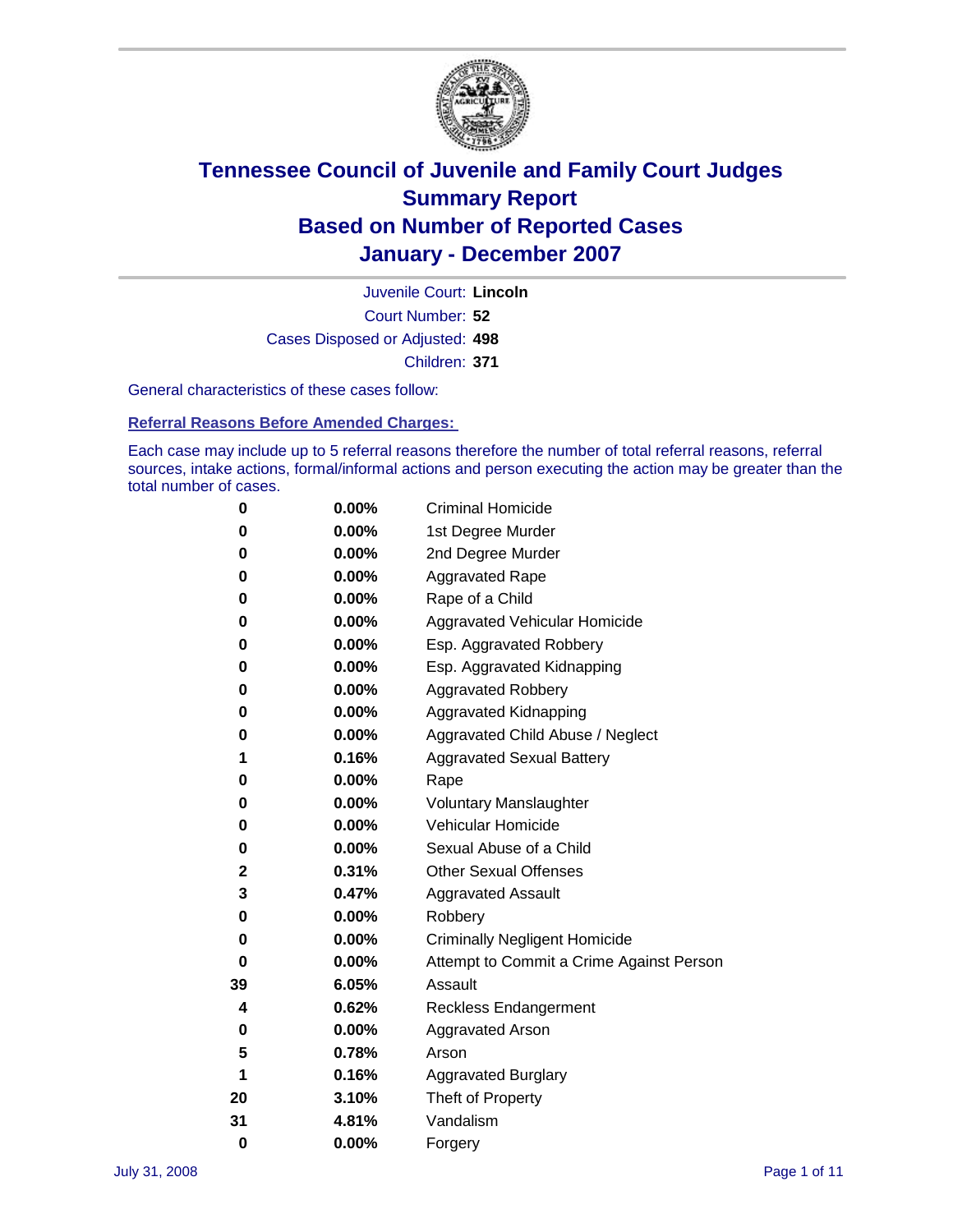

Court Number: **52** Juvenile Court: **Lincoln** Cases Disposed or Adjusted: **498** Children: **371**

#### **Referral Reasons Before Amended Charges:**

Each case may include up to 5 referral reasons therefore the number of total referral reasons, referral sources, intake actions, formal/informal actions and person executing the action may be greater than the total number of cases.

| 0            | 0.00%    | <b>Worthless Checks</b>                                     |
|--------------|----------|-------------------------------------------------------------|
| 0            | 0.00%    | Illegal Possession / Fraudulent Use of Credit / Debit Cards |
| 8            | 1.24%    | <b>Burglary</b>                                             |
| $\mathbf 2$  | 0.31%    | Unauthorized Use of a Vehicle                               |
| 0            | 0.00%    | <b>Cruelty to Animals</b>                                   |
| $\mathbf 2$  | 0.31%    | Sale of Controlled Substances                               |
| 5            | 0.78%    | <b>Other Drug Offenses</b>                                  |
| 18           | 2.79%    | Possession of Controlled Substances                         |
| $\mathbf 0$  | 0.00%    | <b>Criminal Attempt</b>                                     |
| 4            | 0.62%    | Carrying Weapons on School Property                         |
| 1            | 0.16%    | Unlawful Carrying / Possession of a Weapon                  |
| 5            | 0.78%    | <b>Evading Arrest</b>                                       |
| 0            | 0.00%    | Escape                                                      |
| $\bf{0}$     | 0.00%    | Driving Under Influence (DUI)                               |
| 27           | 4.19%    | Possession / Consumption of Alcohol                         |
| $\mathbf{2}$ | 0.31%    | Resisting Stop, Frisk, Halt, Arrest or Search               |
| 0            | $0.00\%$ | <b>Aggravated Criminal Trespass</b>                         |
| $\mathbf 2$  | 0.31%    | Harassment                                                  |
| 1            | 0.16%    | Failure to Appear                                           |
| 7            | 1.09%    | Filing a False Police Report                                |
| 0            | 0.00%    | Criminal Impersonation                                      |
| 48           | 7.44%    | <b>Disorderly Conduct</b>                                   |
| 4            | 0.62%    | <b>Criminal Trespass</b>                                    |
| 5            | 0.78%    | <b>Public Intoxication</b>                                  |
| 0            | 0.00%    | Gambling                                                    |
| 196          | 30.39%   | Traffic                                                     |
| $\mathbf 0$  | $0.00\%$ | <b>Local Ordinances</b>                                     |
| 0            | $0.00\%$ | Violation of Wildlife Regulations                           |
| 23           | 3.57%    | Contempt of Court                                           |
| 28           | 4.34%    | Violation of Probation                                      |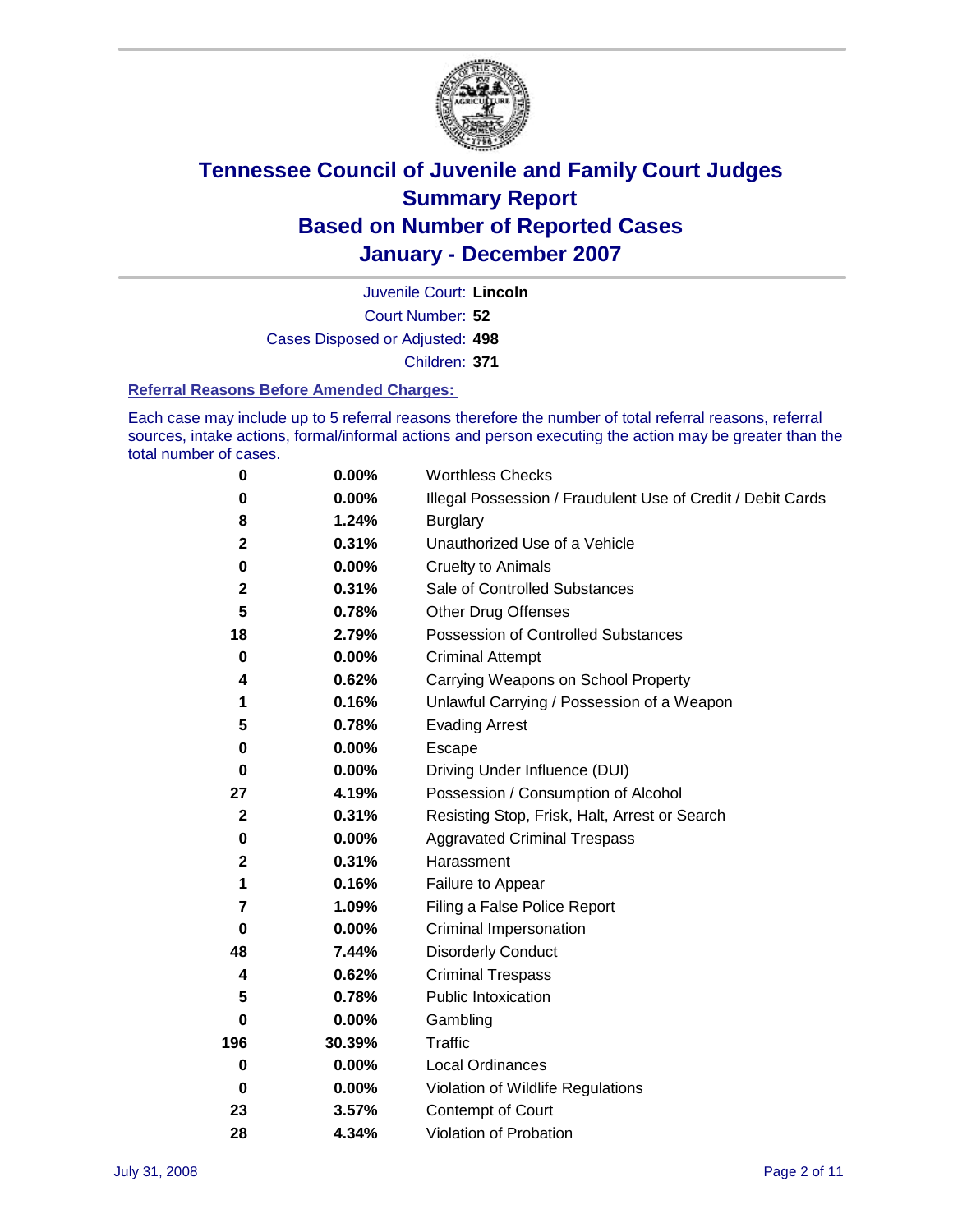

Court Number: **52** Juvenile Court: **Lincoln** Cases Disposed or Adjusted: **498** Children: **371**

#### **Referral Reasons Before Amended Charges:**

Each case may include up to 5 referral reasons therefore the number of total referral reasons, referral sources, intake actions, formal/informal actions and person executing the action may be greater than the total number of cases.

| 0        | 0.00%   | <b>Violation of Aftercare</b>          |
|----------|---------|----------------------------------------|
| 18       | 2.79%   | <b>Unruly Behavior</b>                 |
| 35       | 5.43%   | Truancy                                |
| 5        | 0.78%   | In-State Runaway                       |
| $\bf{0}$ | 0.00%   | Out-of-State Runaway                   |
| 27       | 4.19%   | Possession of Tobacco Products         |
| 18       | 2.79%   | Violation of a Valid Court Order       |
| 20       | 3.10%   | Violation of Curfew                    |
| 0        | 0.00%   | Sexually Abused Child                  |
| 0        | 0.00%   | <b>Physically Abused Child</b>         |
| 0        | 0.00%   | Dependency / Neglect                   |
| 0        | 0.00%   | <b>Termination of Parental Rights</b>  |
| 0        | 0.00%   | <b>Violation of Pretrial Diversion</b> |
| 0        | 0.00%   | Violation of Informal Adjustment       |
| 0        | 0.00%   | <b>Judicial Review</b>                 |
| 0        | 0.00%   | <b>Administrative Review</b>           |
| 0        | 0.00%   | <b>Foster Care Review</b>              |
| 0        | 0.00%   | Custody                                |
| 0        | 0.00%   | Visitation                             |
| 0        | 0.00%   | Paternity / Legitimation               |
| 0        | 0.00%   | Child Support                          |
| 0        | 0.00%   | <b>Request for Medical Treatment</b>   |
| 0        | 0.00%   | <b>Consent to Marry</b>                |
| 28       | 4.34%   | Other                                  |
| 645      | 100.00% | <b>Total Referrals</b>                 |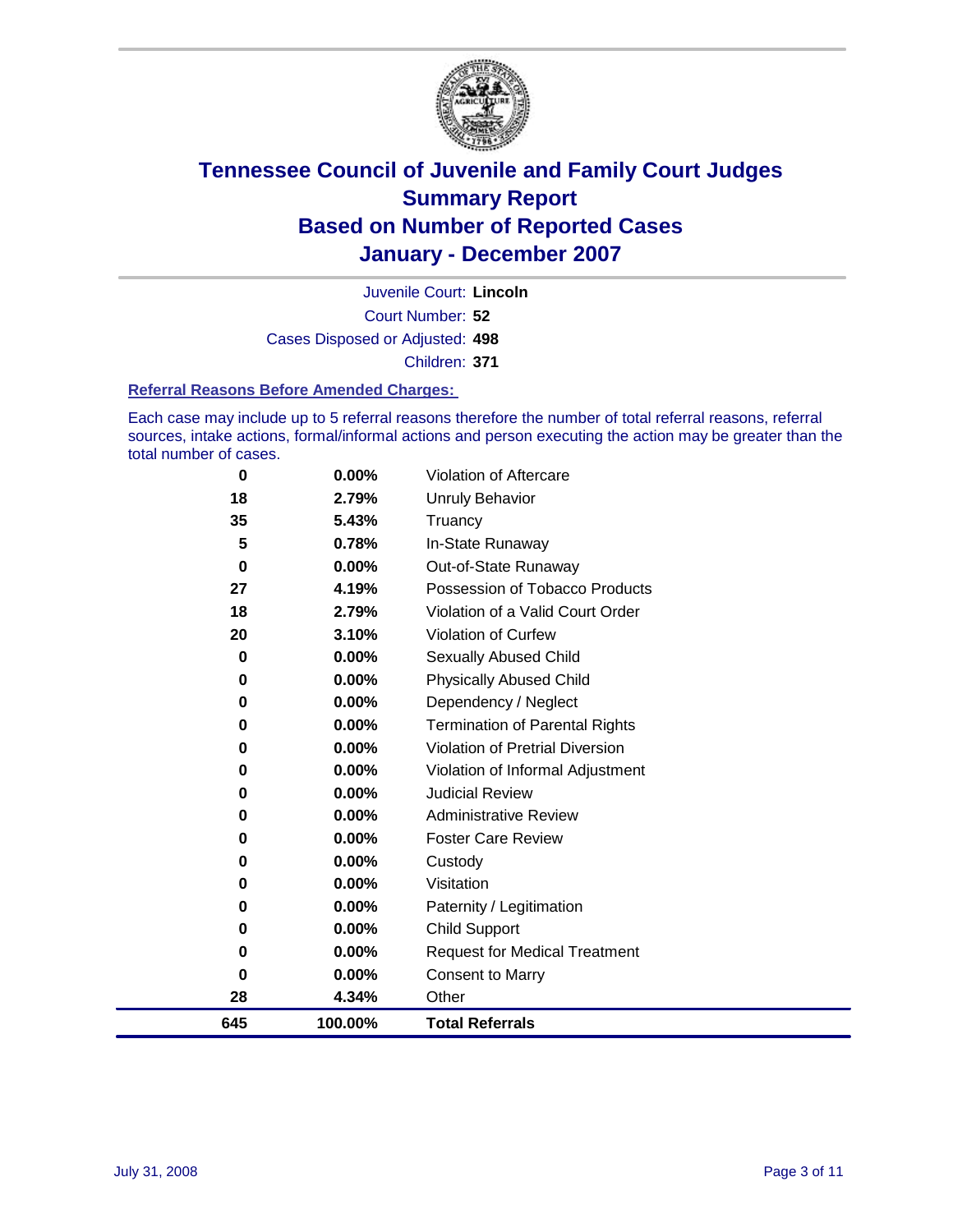

| Juvenile Court: Lincoln         |  |
|---------------------------------|--|
| Court Number: 52                |  |
| Cases Disposed or Adjusted: 498 |  |
| Children: 371                   |  |
| <b>Referral Sources: 1</b>      |  |

| 645      | 100.00%   | <b>Total Referral Sources</b>     |                 |
|----------|-----------|-----------------------------------|-----------------|
| 4        | 0.62%     | Other                             |                 |
| 0        | 0.00%     | Unknown                           |                 |
| 0        | 0.00%     | Hospital                          |                 |
| 0        | 0.00%     | Child & Parent                    |                 |
| 45       | 6.98%     | Victim                            |                 |
| 0        | 0.00%     | <b>Other Court</b>                |                 |
| 0        | 0.00%     | Social Agency                     |                 |
| 52       | 8.06%     | <b>Court Staff</b>                |                 |
| 0        | 0.00%     | <b>District Attorney's Office</b> |                 |
| 0        | 0.00%     | <b>Other State Department</b>     |                 |
| 4        | 0.62%     | <b>DCS</b>                        |                 |
| $\bf{0}$ | 0.00%     | <b>CSA</b>                        |                 |
| 62       | 9.61%     | School                            |                 |
| 0        | 0.00%     | Self                              |                 |
| 0        |           | Relatives                         |                 |
|          |           | Parents                           |                 |
|          | 69.92%    |                                   |                 |
|          | 451<br>27 | 4.19%<br>0.00%                    | Law Enforcement |

### **Age of Child at Referral: 2**

| 371          | 100.00%  | <b>Total Child Count</b> |  |
|--------------|----------|--------------------------|--|
| 0            | $0.00\%$ | Unknown / Not Reported   |  |
| $\mathbf{2}$ | 0.54%    | Ages 19 and Over         |  |
| 124          | 33.42%   | Ages 17 through 18       |  |
| 165          | 44.47%   | Ages 15 through 16       |  |
| 47           | 12.67%   | Ages 13 through 14       |  |
| 11           | 2.96%    | Ages 11 through 12       |  |
| 22           | 5.93%    | Ages 10 and Under        |  |
|              |          |                          |  |

<sup>1</sup> If different than number of Referral Reasons (645), verify accuracy of your court's data.

One child could be counted in multiple categories, verify accuracy of your court's data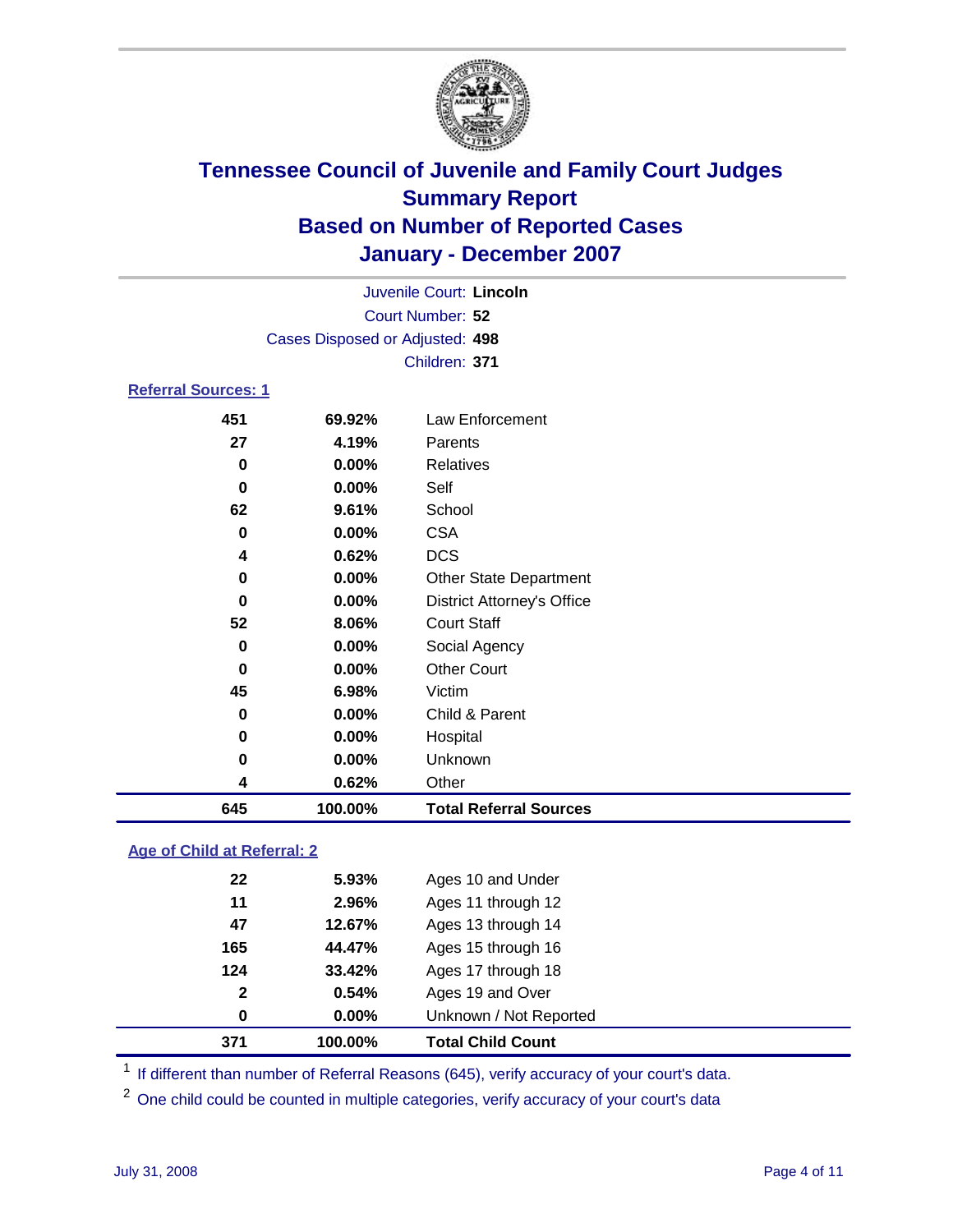

| Juvenile Court: Lincoln                 |                                 |                          |  |  |  |
|-----------------------------------------|---------------------------------|--------------------------|--|--|--|
| Court Number: 52                        |                                 |                          |  |  |  |
|                                         | Cases Disposed or Adjusted: 498 |                          |  |  |  |
|                                         |                                 | Children: 371            |  |  |  |
| Sex of Child: 1                         |                                 |                          |  |  |  |
| 236                                     | 63.61%                          | Male                     |  |  |  |
| 135                                     | 36.39%                          | Female                   |  |  |  |
| $\bf{0}$                                | 0.00%                           | Unknown                  |  |  |  |
| 371                                     | 100.00%                         | <b>Total Child Count</b> |  |  |  |
| <b>Race of Child: 1</b>                 |                                 |                          |  |  |  |
| 326                                     | 87.87%                          | White                    |  |  |  |
| 45                                      | 12.13%                          | African American         |  |  |  |
| 0                                       | 0.00%                           | Native American          |  |  |  |
| 0                                       | 0.00%                           | Asian                    |  |  |  |
| 0                                       | 0.00%                           | Mixed                    |  |  |  |
| $\bf{0}$                                | 0.00%                           | Unknown                  |  |  |  |
| 371                                     | 100.00%                         | <b>Total Child Count</b> |  |  |  |
| <b>Hispanic Origin: 1</b>               |                                 |                          |  |  |  |
| $\bf{0}$                                | 0.00%                           | Yes                      |  |  |  |
| 371                                     | 100.00%                         | <b>No</b>                |  |  |  |
| $\mathbf 0$                             | 0.00%                           | Unknown                  |  |  |  |
| 371                                     | 100.00%                         | <b>Total Child Count</b> |  |  |  |
| <b>School Enrollment of Children: 1</b> |                                 |                          |  |  |  |
| 370                                     | 99.73%                          | Yes                      |  |  |  |
| 1                                       | 0.27%                           | No                       |  |  |  |
| $\bf{0}$                                | 0.00%                           | Unknown                  |  |  |  |
| 371                                     | 100.00%                         | <b>Total Child Count</b> |  |  |  |

One child could be counted in multiple categories, verify accuracy of your court's data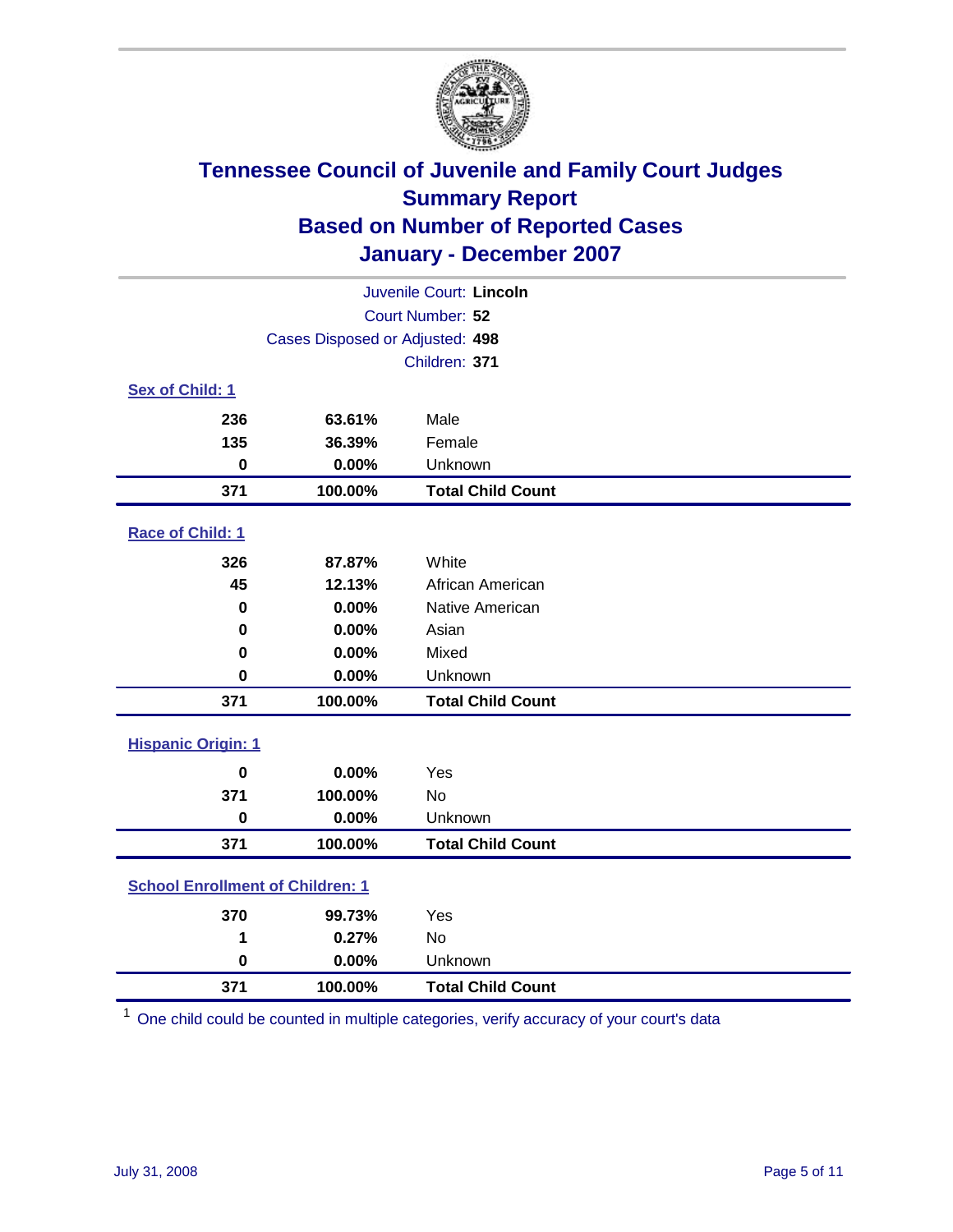

Court Number: **52** Juvenile Court: **Lincoln** Cases Disposed or Adjusted: **498** Children: **371**

#### **Living Arrangement of Child at Time of Referral: 1**

| 371 | 100.00%  | <b>Total Child Count</b>     |
|-----|----------|------------------------------|
| 0   | $0.00\%$ | Other                        |
| 0   | $0.00\%$ | Unknown                      |
| 0   | $0.00\%$ | Independent                  |
| 0   | $0.00\%$ | In an Institution            |
| 0   | $0.00\%$ | In a Residential Center      |
| 0   | $0.00\%$ | In a Group Home              |
| 3   | 0.81%    | With Foster Family           |
| 0   | $0.00\%$ | With Adoptive Parents        |
| 25  | 6.74%    | <b>With Relatives</b>        |
| 39  | 10.51%   | With Father                  |
| 187 | 50.40%   | <b>With Mother</b>           |
| 2   | 0.54%    | With Mother and Stepfather   |
| 0   | $0.00\%$ | With Father and Stepmother   |
| 115 | 31.00%   | With Both Biological Parents |
|     |          |                              |

#### **Type of Detention: 2**

| 498 | 100.00%  | <b>Total Detention Count</b> |  |
|-----|----------|------------------------------|--|
| 0   | $0.00\%$ | Other                        |  |
| 498 | 100.00%  | Does Not Apply               |  |
| 0   | $0.00\%$ | <b>Unknown</b>               |  |
| 0   | $0.00\%$ | <b>Psychiatric Hospital</b>  |  |
| 0   | 0.00%    | Jail - No Separation         |  |
| 0   | $0.00\%$ | Jail - Partial Separation    |  |
| 0   | $0.00\%$ | Jail - Complete Separation   |  |
| 0   | 0.00%    | Juvenile Detention Facility  |  |
| 0   | $0.00\%$ | Non-Secure Placement         |  |
|     |          |                              |  |

<sup>1</sup> One child could be counted in multiple categories, verify accuracy of your court's data

<sup>2</sup> If different than number of Cases (498) verify accuracy of your court's data.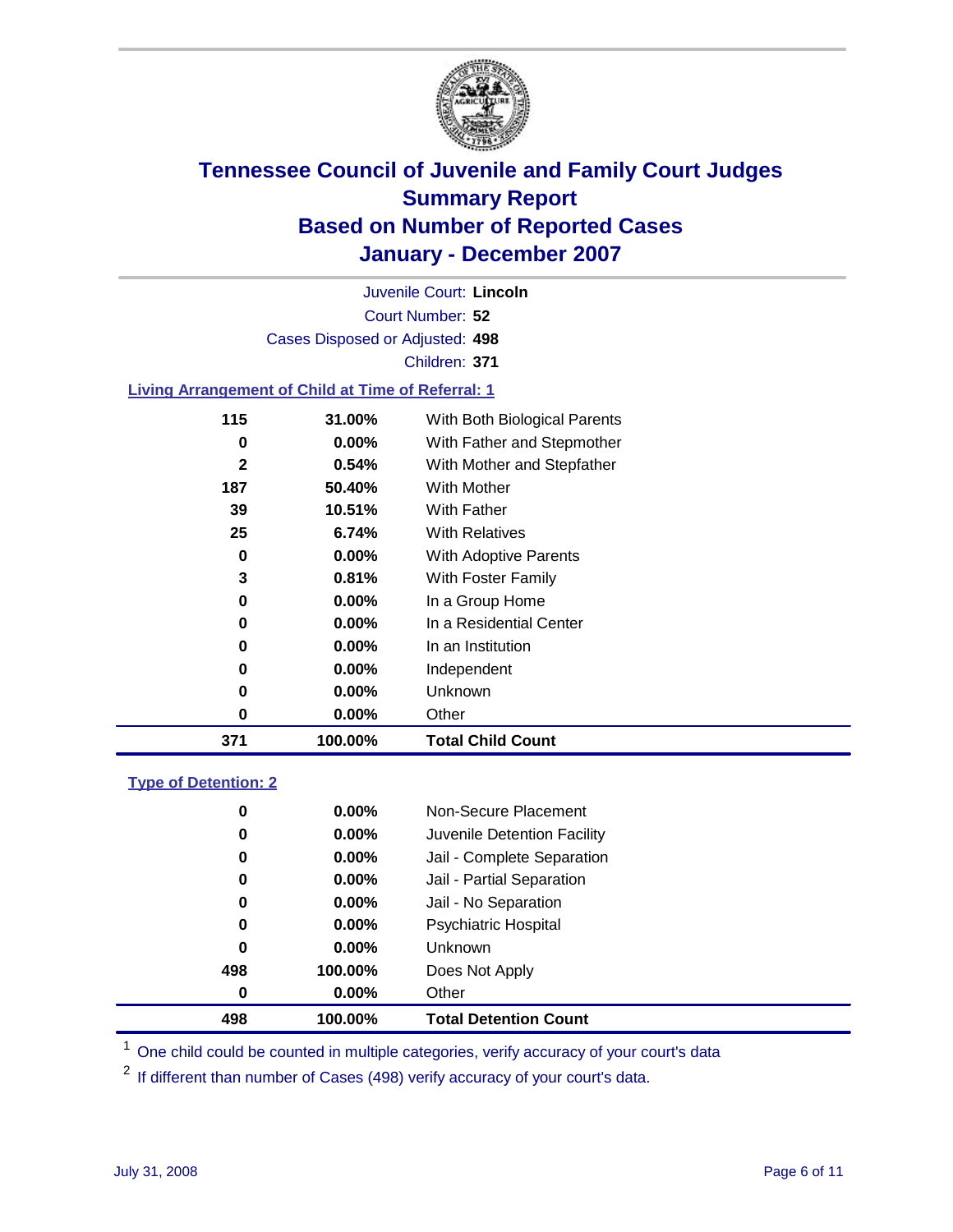

|                                                    | Juvenile Court: Lincoln         |                                      |  |  |  |
|----------------------------------------------------|---------------------------------|--------------------------------------|--|--|--|
|                                                    | Court Number: 52                |                                      |  |  |  |
|                                                    | Cases Disposed or Adjusted: 498 |                                      |  |  |  |
| Children: 371                                      |                                 |                                      |  |  |  |
| <b>Placement After Secure Detention Hearing: 1</b> |                                 |                                      |  |  |  |
| $\bf{0}$                                           | 0.00%                           | Returned to Prior Living Arrangement |  |  |  |
| $\bf{0}$                                           | 0.00%                           | Juvenile Detention Facility          |  |  |  |
| 0                                                  | 0.00%                           | Jail                                 |  |  |  |
| 0                                                  | 0.00%                           | Shelter / Group Home                 |  |  |  |
| $\bf{0}$                                           | 0.00%                           | <b>Foster Family Home</b>            |  |  |  |
| 0                                                  | 0.00%                           | Psychiatric Hospital                 |  |  |  |
| 0                                                  | 0.00%                           | Unknown / Not Reported               |  |  |  |
| 498                                                | 100.00%                         | Does Not Apply                       |  |  |  |
| 0                                                  | 0.00%                           | Other                                |  |  |  |
| 498                                                | 100.00%                         | <b>Total Placement Count</b>         |  |  |  |
|                                                    |                                 |                                      |  |  |  |
| <b>Intake Actions: 2</b>                           |                                 |                                      |  |  |  |
| 270                                                | 41.86%                          | <b>Petition Filed</b>                |  |  |  |
| 0                                                  | 0.00%                           | <b>Motion Filed</b>                  |  |  |  |
| 375                                                | 58.14%                          | <b>Citation Processed</b>            |  |  |  |
| 0                                                  | 0.00%                           | Notification of Paternity Processed  |  |  |  |
| 0                                                  | 0.00%                           | Scheduling of Judicial Review        |  |  |  |
| 0                                                  | 0.00%                           | Scheduling of Administrative Review  |  |  |  |
| 0                                                  | 0.00%                           | Scheduling of Foster Care Review     |  |  |  |
| 0                                                  | 0.00%                           | Unknown                              |  |  |  |
| 0                                                  | 0.00%                           | Does Not Apply                       |  |  |  |
| 0                                                  | 0.00%                           | Other                                |  |  |  |
| 645                                                | 100.00%                         | <b>Total Intake Count</b>            |  |  |  |

<sup>1</sup> If different than number of Cases (498) verify accuracy of your court's data.

<sup>2</sup> If different than number of Referral Reasons (645), verify accuracy of your court's data.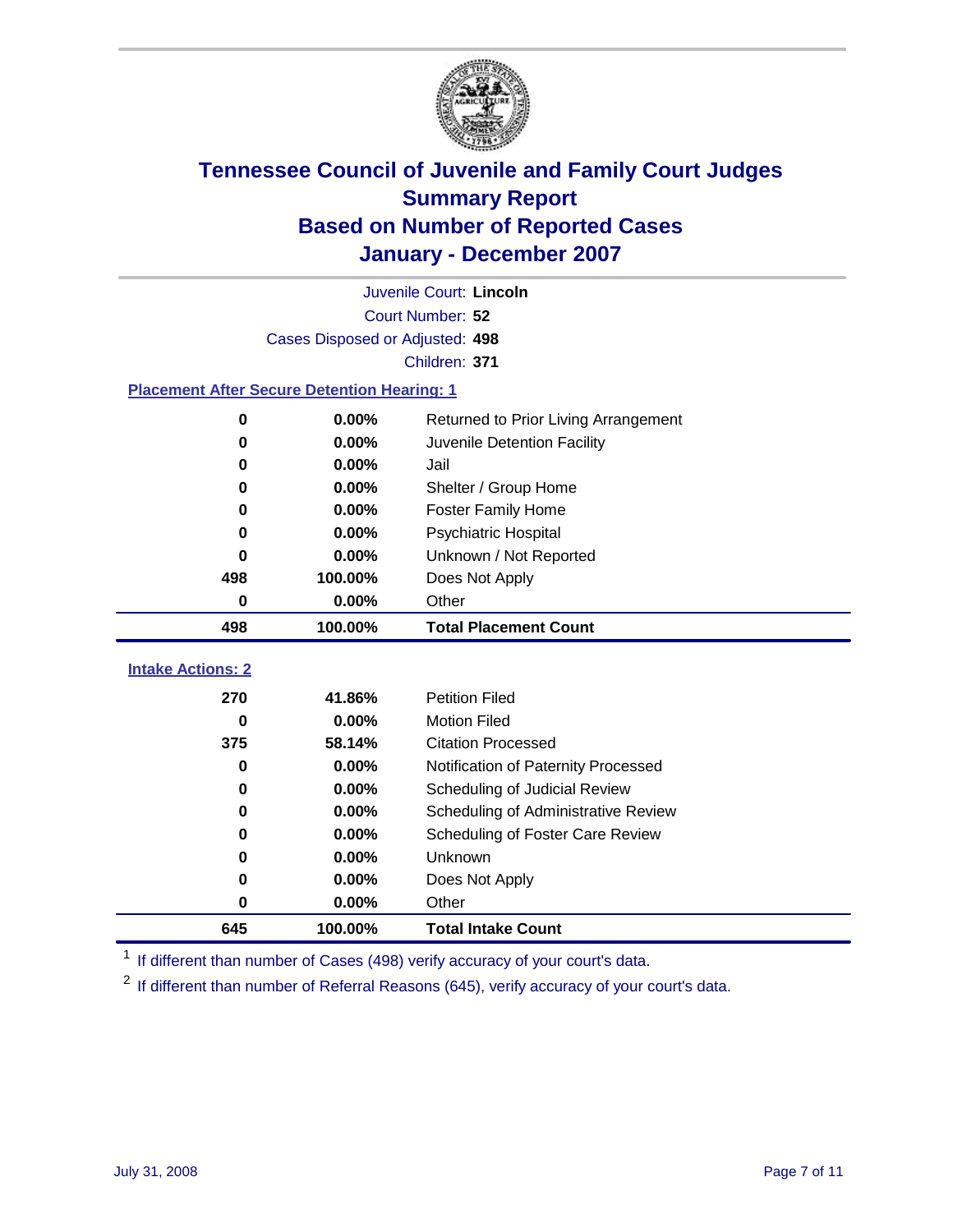

Court Number: **52** Juvenile Court: **Lincoln** Cases Disposed or Adjusted: **498** Children: **371**

### **Last Grade Completed by Child: 1**

| 0            | 0.00%   | Too Young for School     |
|--------------|---------|--------------------------|
| 0            | 0.00%   | Preschool                |
| 0            | 0.00%   | Kindergarten             |
| $\mathbf{2}$ | 0.54%   | 1st Grade                |
| 7            | 1.89%   | 2nd Grade                |
| 8            | 2.16%   | 3rd Grade                |
| 0            | 0.00%   | 4th Grade                |
| 9            | 2.43%   | 5th Grade                |
| 9            | 2.43%   | 6th Grade                |
| 11           | 2.96%   | 7th Grade                |
| 27           | 7.28%   | 8th Grade                |
| 55           | 14.82%  | 9th Grade                |
| 83           | 22.37%  | 10th Grade               |
| 108          | 29.11%  | 11th Grade               |
| 51           | 13.75%  | 12th Grade               |
| 0            | 0.00%   | Non-Graded Special Ed    |
| 0            | 0.00%   | <b>GED</b>               |
| 0            | 0.00%   | Graduated                |
| 0            | 0.00%   | Never Attended School    |
| 1            | 0.27%   | Unknown                  |
| 0            | 0.00%   | Other                    |
| 371          | 100.00% | <b>Total Child Count</b> |

### **Enrolled in Special Education: 1**

| 0        | $0.00\%$            | Yes                      |
|----------|---------------------|--------------------------|
| 371<br>0 | 100.00%<br>$0.00\%$ | No<br>Unknown            |
| 371      | 100.00%             | <b>Total Child Count</b> |

<sup>1</sup> One child could be counted in multiple categories, verify accuracy of your court's data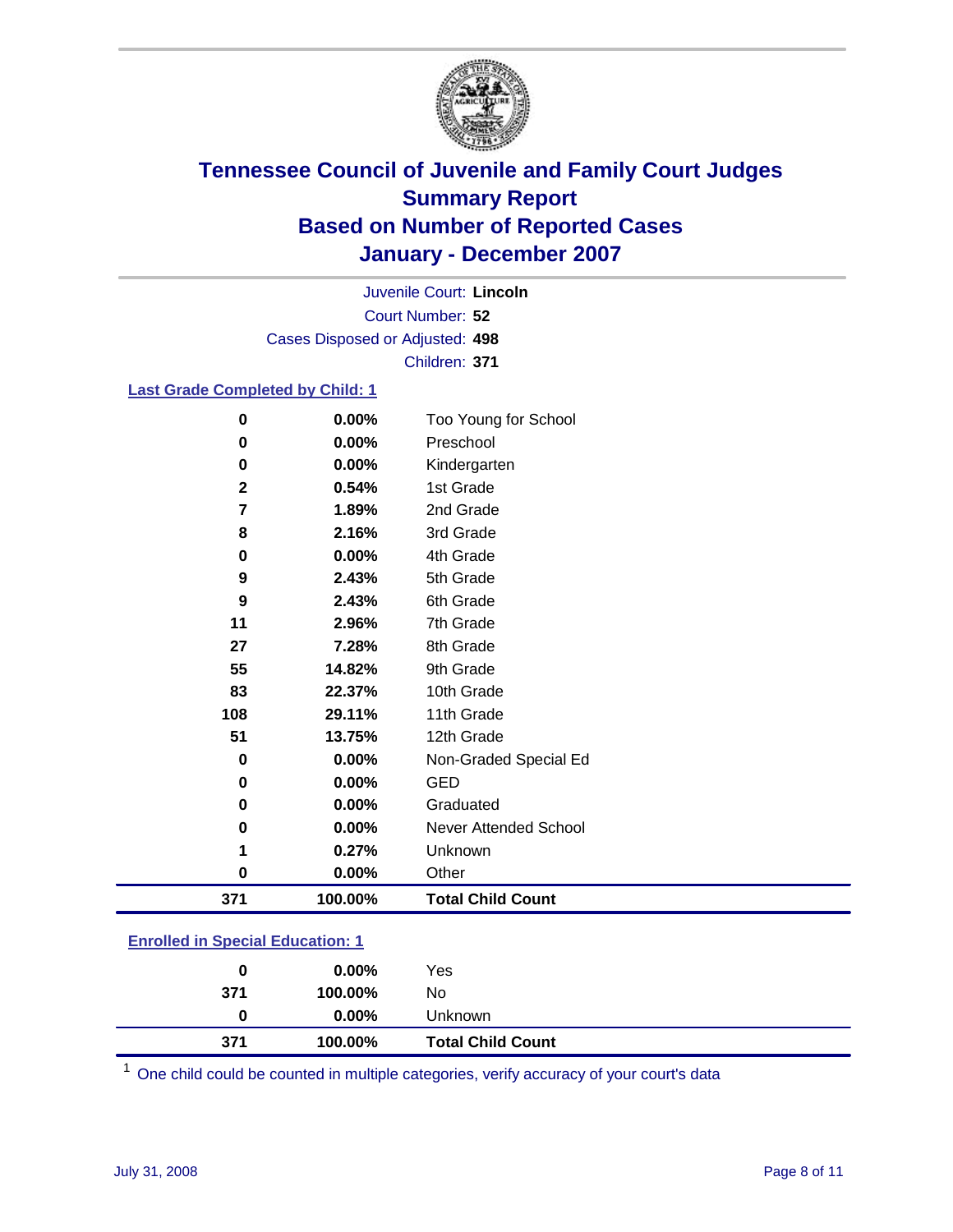

|                              |                                 | Juvenile Court: Lincoln   |  |
|------------------------------|---------------------------------|---------------------------|--|
| Court Number: 52             |                                 |                           |  |
|                              | Cases Disposed or Adjusted: 498 |                           |  |
|                              |                                 | Children: 371             |  |
| <b>Action Executed By: 1</b> |                                 |                           |  |
| 645                          | 100.00%                         | Judge                     |  |
| 0                            | $0.00\%$                        | Referee                   |  |
| 0                            | $0.00\%$                        | <b>YSO</b>                |  |
| 0                            | $0.00\%$                        | Other                     |  |
| 0                            | $0.00\%$                        | Unknown / Not Reported    |  |
| 645                          | 100.00%                         | <b>Total Action Count</b> |  |

### **Formal / Informal Actions: 1**

| 24  | 3.72%    | Dismissed                                        |
|-----|----------|--------------------------------------------------|
| 383 | 59.38%   | Retired / Nolle Prosequi                         |
| 171 | 26.51%   | <b>Complaint Substantiated Delinquent</b>        |
| 67  | 10.39%   | <b>Complaint Substantiated Status Offender</b>   |
| 0   | 0.00%    | <b>Complaint Substantiated Dependent/Neglect</b> |
| 0   | $0.00\%$ | <b>Complaint Substantiated Abused</b>            |
| 0   | $0.00\%$ | <b>Complaint Substantiated Mentally III</b>      |
| 0   | $0.00\%$ | Informal Adjustment                              |
| 0   | $0.00\%$ | <b>Pretrial Diversion</b>                        |
| 0   | $0.00\%$ | <b>Transfer to Adult Court Hearing</b>           |
| 0   | $0.00\%$ | Charges Cleared by Transfer to Adult Court       |
| 0   | $0.00\%$ | Special Proceeding                               |
| 0   | $0.00\%$ | <b>Review Concluded</b>                          |
| 0   | $0.00\%$ | Case Held Open                                   |
| 0   | $0.00\%$ | Other                                            |
| 0   | $0.00\%$ | Unknown / Not Reported                           |
| 645 | 100.00%  | <b>Total Action Count</b>                        |

<sup>1</sup> If different than number of Referral Reasons (645), verify accuracy of your court's data.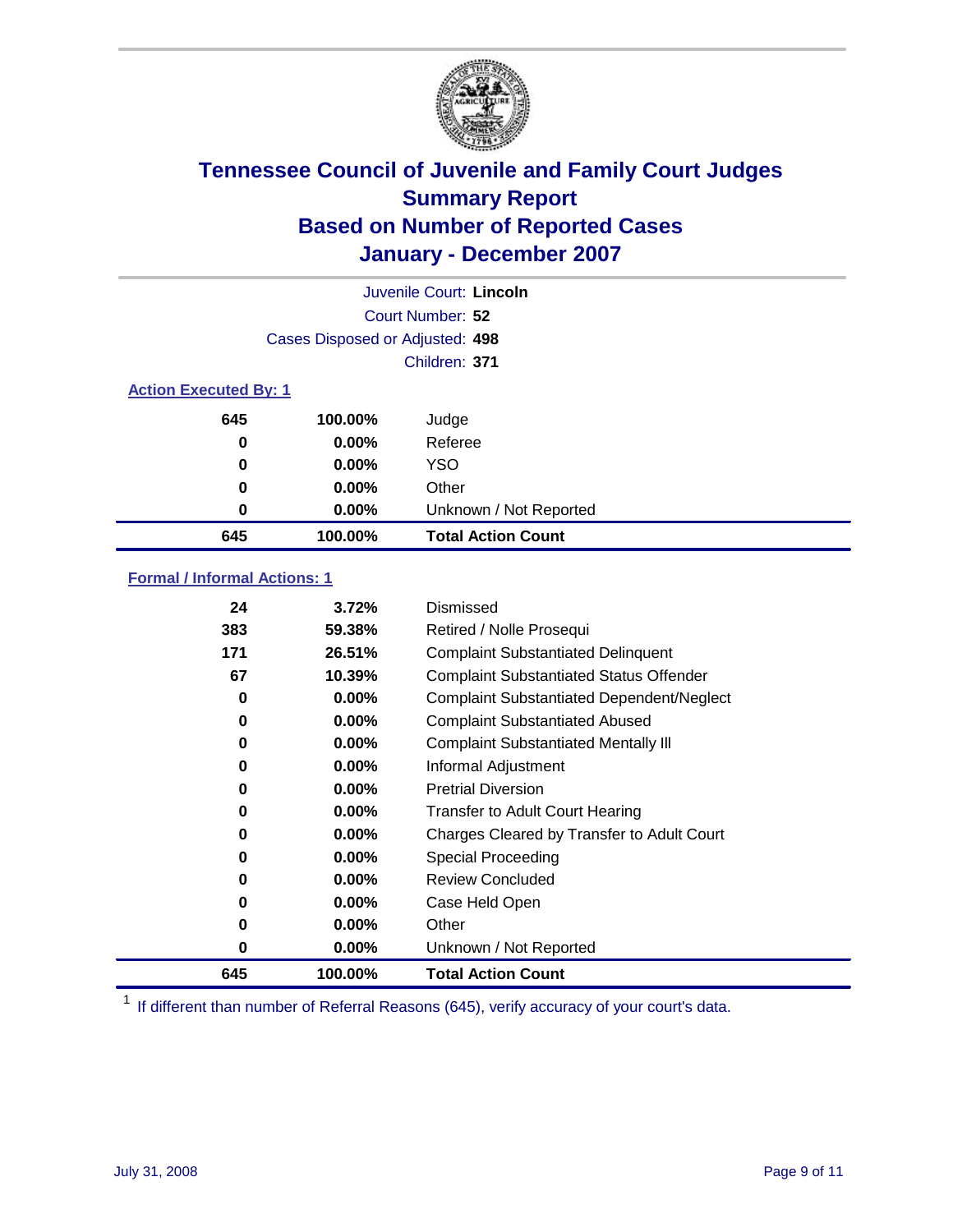

|                       |                                 | Juvenile Court: Lincoln                               |
|-----------------------|---------------------------------|-------------------------------------------------------|
|                       |                                 | Court Number: 52                                      |
|                       | Cases Disposed or Adjusted: 498 |                                                       |
|                       |                                 | Children: 371                                         |
| <b>Case Outcomes:</b> |                                 | There can be multiple outcomes for one child or case. |
| 4                     | 0.54%                           | <b>Case Dismissed</b>                                 |
| 1                     | 0.13%                           | Case Retired or Nolle Prosequi                        |
| 0                     | 0.00%                           | Warned / Counseled                                    |
| 0                     | 0.00%                           | Held Open For Review                                  |
| 98                    | 13.15%                          | Supervision / Probation to Juvenile Court             |
| 0                     | 0.00%                           | <b>Probation to Parents</b>                           |
| 50                    | 6.71%                           | Referral to Another Entity for Supervision / Service  |
| 23                    | 3.09%                           | Referred for Mental Health Counseling                 |
| 46                    | 6.17%                           | Referred for Alcohol and Drug Counseling              |
| 0                     | 0.00%                           | <b>Referred to Alternative School</b>                 |
| 0                     | 0.00%                           | Referred to Private Child Agency                      |
| 27                    | 3.62%                           | Referred to Defensive Driving School                  |
| 0                     | 0.00%                           | Referred to Alcohol Safety School                     |
| 0                     | 0.00%                           | Referred to Juvenile Court Education-Based Program    |
| 0                     | 0.00%                           | Driver's License Held Informally                      |
| 0                     | 0.00%                           | <b>Voluntary Placement with DMHMR</b>                 |
| 0                     | 0.00%                           | <b>Private Mental Health Placement</b>                |
| 0                     | 0.00%                           | <b>Private MR Placement</b>                           |
| 0                     | 0.00%                           | Placement with City/County Agency/Facility            |
| 0                     | 0.00%                           | Placement with Relative / Other Individual            |
| 27                    | 3.62%                           | Fine                                                  |
| 304                   | 40.81%                          | <b>Public Service</b>                                 |
| 27                    | 3.62%                           | Restitution                                           |
| 0                     | 0.00%                           | <b>Runaway Returned</b>                               |
| 5                     | 0.67%                           | No Contact Order                                      |
| 0                     | 0.00%                           | Injunction Other than No Contact Order                |
| 0                     | 0.00%                           | <b>House Arrest</b>                                   |
| 0                     | 0.00%                           | <b>Court Defined Curfew</b>                           |
| 0                     | 0.00%                           | Dismissed from Informal Adjustment                    |
| 0                     | 0.00%                           | <b>Dismissed from Pretrial Diversion</b>              |
| 0                     | 0.00%                           | <b>Released from Probation</b>                        |
| 0                     | 0.00%                           | <b>Transferred to Adult Court</b>                     |
| 0                     | 0.00%                           | <b>DMHMR Involuntary Commitment</b>                   |